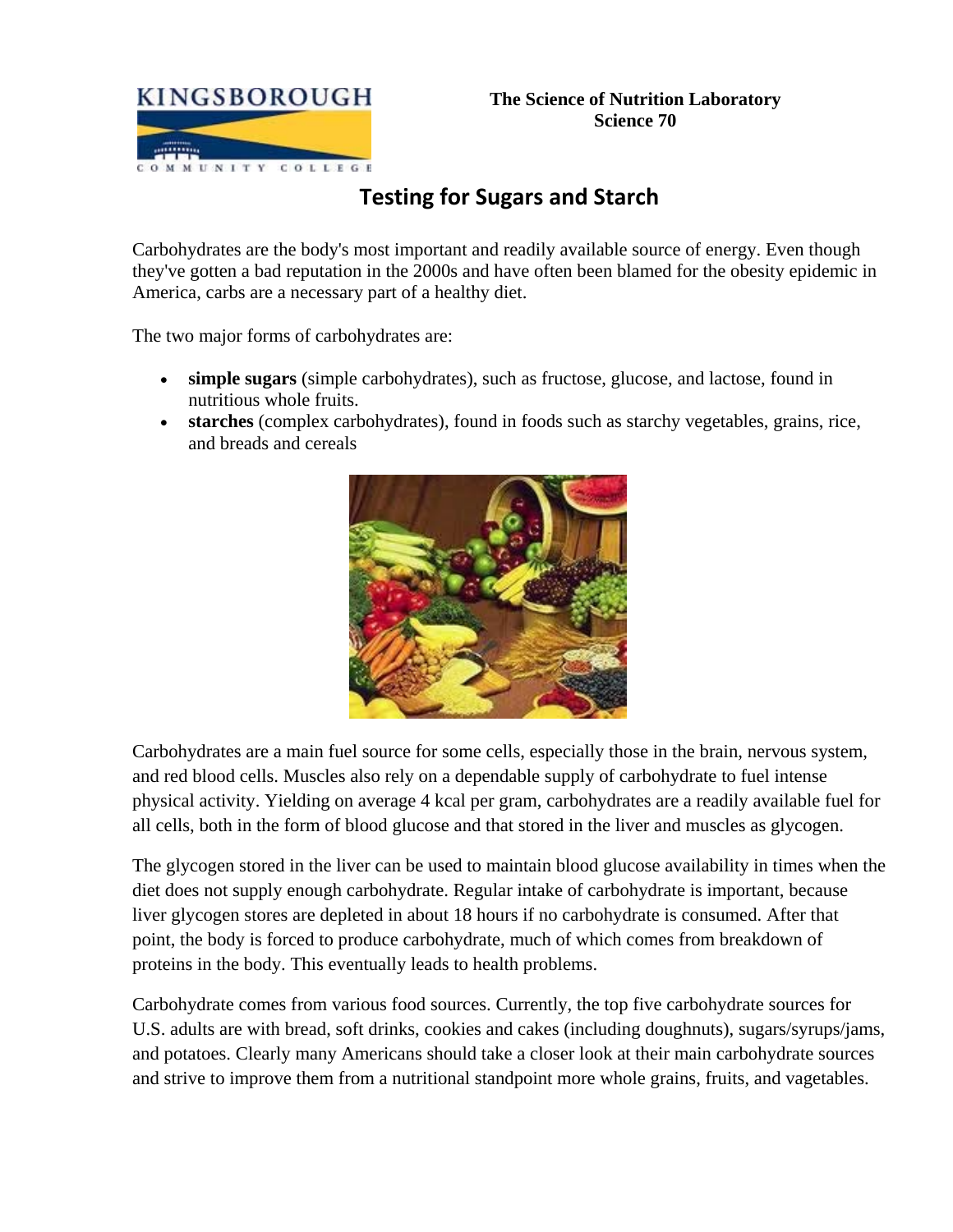## **Part #1:**

**Purpose:** To investigate the presence of simple sugars in various food products.

**Materials:** Hot plate**,** 500 mL beaker**,** 6 test tubes**,** Water**,** 6 food products (choose from grain products, milk products, and fruits or vegetables), and Benedict's Solution

## **Method**

- 1. Turn an electric plate on high and place a 500 mL beaker half full of water, to make a hot water bath.
- 2. Place foods in separate test tubes.
	- if the food is liquid, pour enough to just cover the bottom of the glass.
	- ‐ If the food is solid (e.g., banana, apple, potato chips), crush a small amount and add enough water to cover the bottom of the tube.
- 3. Add 10 drops of Benedict's Solution to each test tube.
- 4. Place the test tubes in the hot water bath and note your observation.

### **Observations:**

Complete the chart below using the food your group has compiled. The Benedict's Solution provides a test for the presence of simple sugars. If sugar is present, the Benedict's Solution will turn color (shades of yellow, orange, brown).

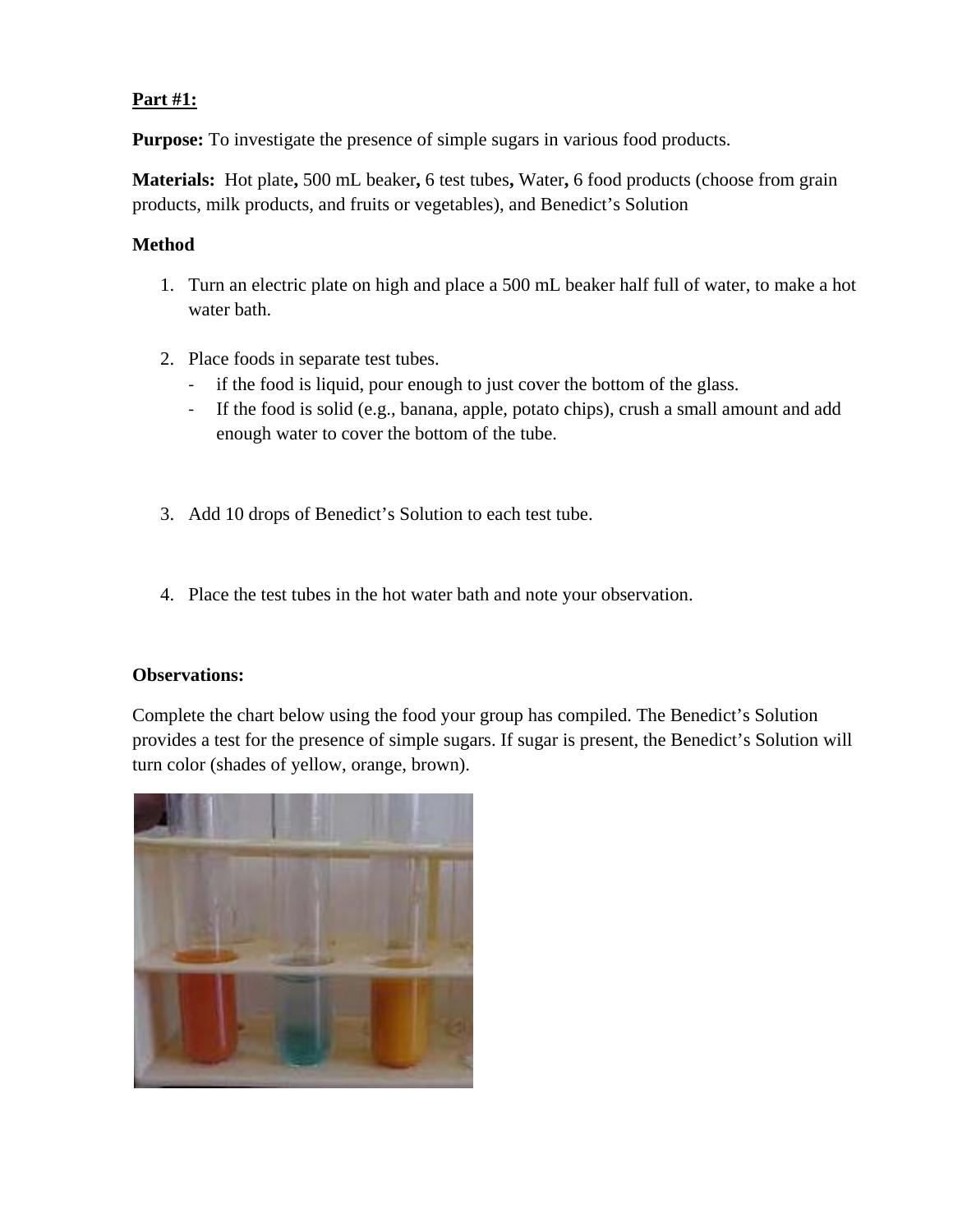| Food product | Description of any       | Description of any      | Conclusion: are simple |
|--------------|--------------------------|-------------------------|------------------------|
|              | change(s) before heating | change(s) after heating | sugars present?        |
|              |                          |                         |                        |
|              |                          |                         |                        |
| 1.           |                          |                         |                        |
|              |                          |                         |                        |
|              |                          |                         |                        |
|              |                          |                         |                        |
|              |                          |                         |                        |
| 2.           |                          |                         |                        |
|              |                          |                         |                        |
|              |                          |                         |                        |
|              |                          |                         |                        |
|              |                          |                         |                        |
|              |                          |                         |                        |
| 3.           |                          |                         |                        |
|              |                          |                         |                        |
|              |                          |                         |                        |
|              |                          |                         |                        |
|              |                          |                         |                        |
| 4.           |                          |                         |                        |
|              |                          |                         |                        |
|              |                          |                         |                        |
|              |                          |                         |                        |
|              |                          |                         |                        |
| 5.           |                          |                         |                        |
|              |                          |                         |                        |
|              |                          |                         |                        |
|              |                          |                         |                        |
|              |                          |                         |                        |
| 6.           |                          |                         |                        |
|              |                          |                         |                        |
|              |                          |                         |                        |
|              |                          |                         |                        |
|              |                          |                         |                        |

## **Questions**

1. Why does some food need to be crushed?

2. Why do the colors intensify with the continued application of heat?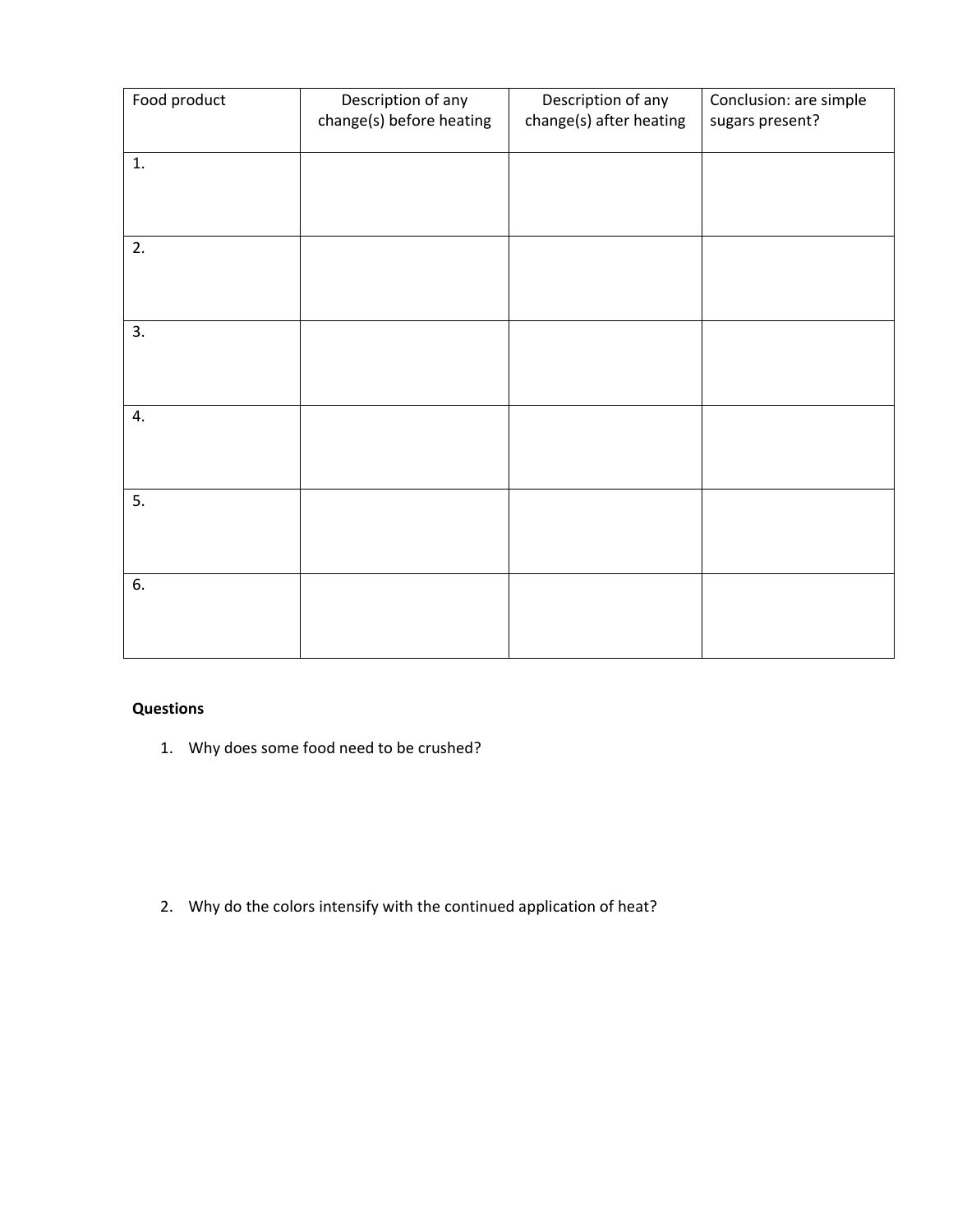## **Part #2:**

**Purpose:** To investigate the presence of starch in various food products.

**Materials:** Bunsen burner**,** 6 test tubes**,** 6 food products (choose from grain products, milk products, and fruits or vegetables)**,** Iodine solution.

## **Method**

- 1. Place a sample of each food into the test tube. Test similar amounts of each food.
- 2. Place a few drops of iodine solution on each food.
- 3. Make observations immediately.
- 4. Wait a few more minutes and note any other changes.

### **Observations**

Complete the chart below using the food your group has compiled. When drops of iodine solution are applied to a food containing starch, the solution will turn dark blue, purple, or blackish.

Data table:

| Food product     | Description before<br>testing | Description after<br>testing | Conclusion: are<br>complex sugars |
|------------------|-------------------------------|------------------------------|-----------------------------------|
|                  |                               |                              | present?                          |
| $1.$             |                               |                              |                                   |
|                  |                               |                              |                                   |
|                  |                               |                              |                                   |
| $\overline{2}$ . |                               |                              |                                   |
|                  |                               |                              |                                   |
|                  |                               |                              |                                   |
| $\overline{3}$ . |                               |                              |                                   |
|                  |                               |                              |                                   |
|                  |                               |                              |                                   |
| 4.               |                               |                              |                                   |
|                  |                               |                              |                                   |
|                  |                               |                              |                                   |
| 5.               |                               |                              |                                   |
|                  |                               |                              |                                   |
|                  |                               |                              |                                   |
|                  |                               |                              |                                   |
| 6.               |                               |                              |                                   |
|                  |                               |                              |                                   |
|                  |                               |                              |                                   |
|                  |                               |                              |                                   |